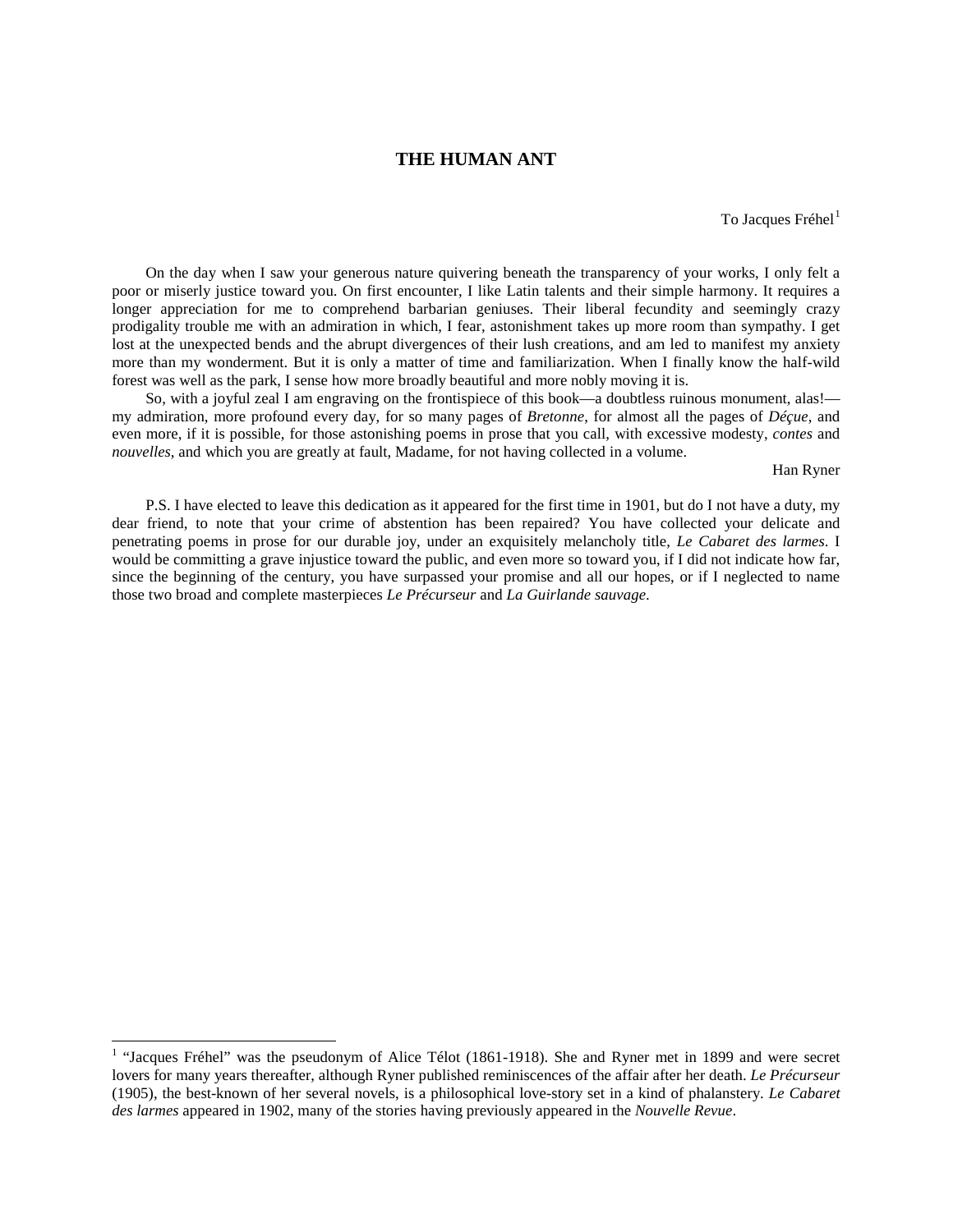Before recounting my incredible metamorphosis and the strange adventures of my life as an ant, it appears to me to be good procedure to describe what I was at the moment of the surprise and to summarize my anterior existence in a few lines. I can only explain that period of my existence by recovering the tone in which I spoke then and the rhythm in which I thought.

My name is Octave-Marius Péditant. I was born on 8 April 1875 at Château-Arnoux (Basses-Alpes) of esteemed parents, rich by the standards of our village and proud of their superior fortune. The possessed more than two hundred thousand francs, as much of it in land and other immovable property as in solidly invested money. Unfortunately, sage and sober as they were in all other matters, they were unable to limit the number of their children.

I was the oldest, and from my earliest childhood I showed a considerable penchant for science. They did not have the justice to understand that it was due to my intelligence. However, if I had remained an only son, if I had had sufficient income to live without forced labor, to dedicate all my time to the studies I loved, I might perhaps have become an economist of the first order, the equal of Paul Leroy-Beaulieu or Baudrillart.<sup>[2](#page-1-0)</sup> Alas, I was given six brothers and four sisters. Fortunately, my father died young, without having time to complete the dozen.

Although I speak with an inflexible rationality, even when it is a matter of my own kin, I would not want to be thought lacking in heart. That judgment would be unjust, and here is the proof:

My father died intestate. I could, at my majority, have claimed my rights. I did not such things. I left my worthy mother to enjoy what belonged to me for as long as she lived, and when my brother Bienvenu and my sister Désirée's husband asked for a division, I showed them there inconvenience there would have been in such precipitation; I told them how we would go down in the estimation of our compatriots and pointed out that our mother, being very ill, had only a short time to live. In brief, I used my authority as the oldest and wisest against my own interests.

I had the annoyance of succeeding. If I had failed, if the bad sons had persisted, everyone, while blaming them, would have praised my noble opposition, and I would have obtained more advantage from a good deed that would have cost me precisely nothing.

At eight years of old I was sent to the Collège—now the Lycée—de Signe. I was soon withdrawn from that inadequate establishment, and I made the larger part of my studies at the Lycée de Marseille. I was always first in my class, but my most brilliant period was that of my studies in law. I was awarded my doctorate with five white balls. I would have liked, after that success, which augured well, to devote myself entirely to the noble science of political economics, the most beautiful creation of the 18th and 19th centuries, to which they will owe the esteem of the future. Alas, my patrimony, overly diminished by the large number of intruders—that is what I called my brothers and sisters, coarse individuals who wanted to leave school early and had never given my parents and me anything but causes for complaint—did not permit me to follow my vocation without hindrance.

I chose a liberal and esteemed career surrounded by security and consideration. I went into the Registry Office. At twenty-eight, already being a receiver at Sisteron, I made a passable marriage. My wife brought me a dowry of fifty thousand francs and adequately fine expectations, which had the disadvantage of appearing rather distant.

In spite of the scant leisure that my professional duties left me, I had published several papers on political economy. Our government—which is too harshly criticized—had rewarded me with academic palms and the Mérite Agricole. My last work, the one that had earned me the green ribbon, was a very careful statistical analysis of the depredations of which a species of ant, *Aphoenogaster barbara*, [3](#page-1-1) was guilty in regard to our wheat.

On 11 April 1897 I had gone for a walk on a plateau near Sisteron, at a place named Chambrançon. Lying face down—an inherently uncomfortable posture that can only be excused by a love of science—I was studying the movements of an ant-hill. A doubt had struck me regarding a detail affirmed in my pamphlet on the authority of

<span id="page-1-0"></span><sup>&</sup>lt;sup>2</sup> Paul Leroy-Beaulieu (1843-1916) held the chair in political economy at the Collège de France from 1880 until his retirement. Ryner undoubtedly read and his book *Le Collectivisme* (1885), and did not approve of it. Henri Baudrillart (1821-1892) had previously held a chair in economic history at the same institution; his works were noted for their erudition, which Ryner probably respected in spite of his opposition to Baudrillart's economic theories.

<span id="page-1-1"></span><sup>3</sup> I have retained Ryner's spelling of this generic name, although it is properly rendered as *Aphaenogaster*. His variation might be a simple error in transcription, but the ant society he describes is a composite image rather than a narrow depiction of one particular species, and the label is primarily a matter of convenience.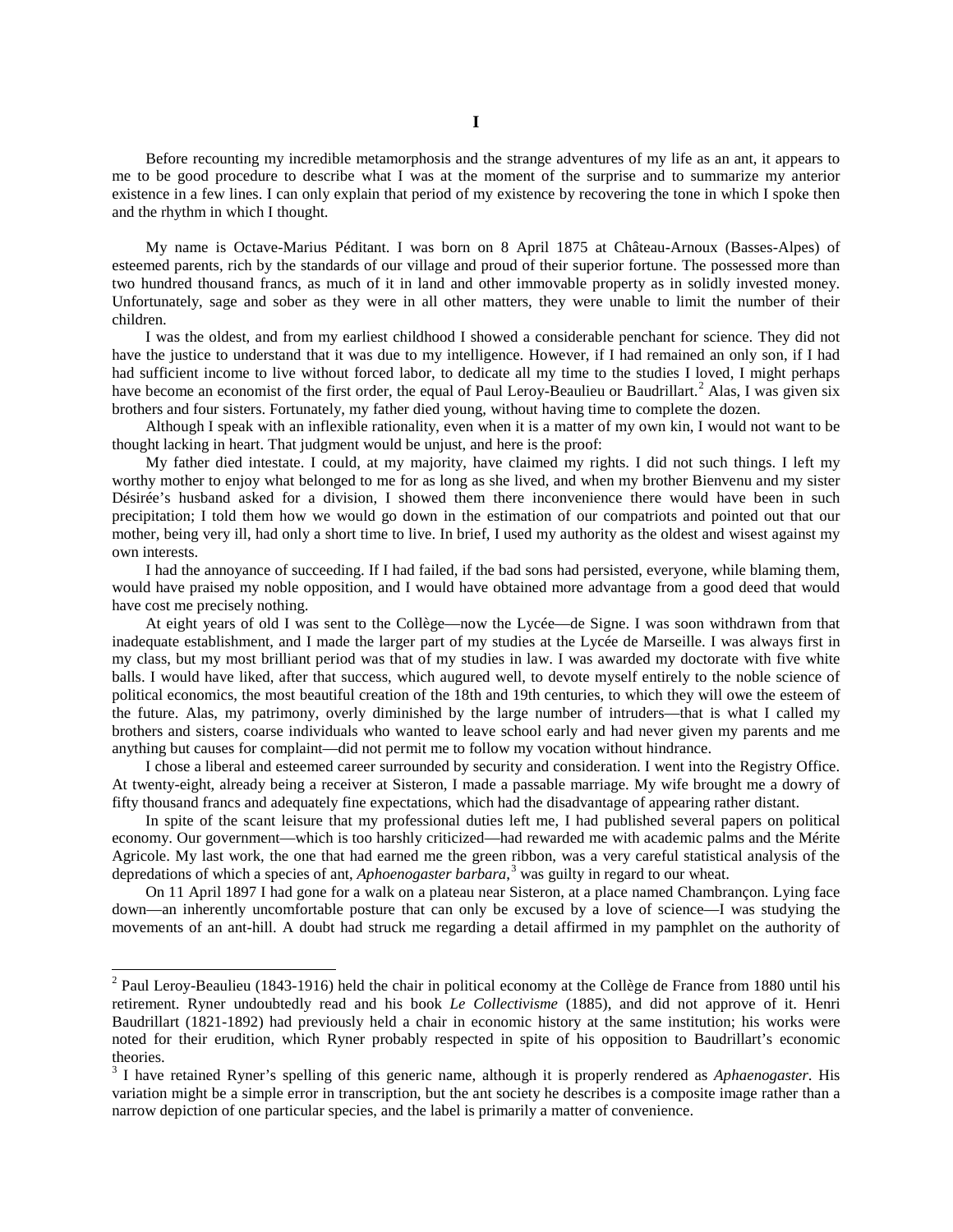another observer. I wanted to verify it, and, in case it was erroneous, to add a note to enrich the second edition of my *Statistics of the Depredations of Aphoenogaster barbara in regard to our Wheat*.

With the patience that, according to the testimony of Buffon, is sufficient to form genius, I examined the prudent insects. Suddenly, without having heard the slightest sound of footfalls, so deep was my preoccupation, I heard words that were strange in their soft sonority and strange in their meaning: "Bonjour, bonjour," they said. "I'm an enchantress."

My mind translated with great vivacity: *You're a lunatic*. I felt hostile to the newcomer. There was an insolent indiscretion in troubling my work with such ridiculous speech. It was embarrassing for me, even in the liberty of a deserted landscape, to be found lying on my stomach by a woman who doubtless did not understand the exigencies of scientific investigation.

I stood up in haste, as if pricked by a spur. With a rapid hand I brushed the dust off my trousers, and I looked at the annoying woman.

Her clothing, outside of all fashion—drapes rather than a dress—followed the contours of her body in yellow pleats. An ignorant person would have thought them merely ridiculous. I felt more keenly than anyone else how illsuited they were to our modern world, but they did not distress me as much; they reminded me of paintings. Doubtless I would have thought them ingeniously beautiful if, instead of roaming the fields, they had been manifest at a masquerade ball.

From that noble harmony, which would have been charming but for their unfortunate untimeliness, a delightful and incomparable perfume emanated. I would give a very crude and false idea of it by likening to some mixture of thyme and lavender that had been attenuated by some unknown means, rendered light and discreet but simultaneously more penetrating.

The woman who was wearing that caressant atmosphere and those emphatic garments was beautiful, but her beauty was of a disconcerting, futile kind that did not awake any desire. She was too tall, as tall as the Virgin seated by Leonardo da Vinci on the knees of St. Anne, whose excessive height is condemned by most authoritative critics. The fault was all the more evident because she was standing upright, her head held proudly high. Her long sleek hair hung down freely, covering her shoulders like a black cape, juxtaposing with the yellow of her dress in an agreeable harmony. Her visage was quite similar to that of the Leonardo Virgin I mentioned just now, except that it was less full, possessed of an even more youthful, almost puerile, grace and malice. It made a bizarre, charming and yet irritating contrast with the extreme grandeur of her stature and the arrogance of her attitude. I don't like beauty to be so strange. I want it to be composed of symmetry and health, the result of obedience to all the laws of life.

## **II**

I sensed that it would have been impolite to continue my silent examination. With the smile of someone condescending to share a joke, I said: "Bonjour, Mademoiselle Enchantress."

She was already smiling, and her eyes were shining like the eyes of lunatics. My greeting added radiance to her smile, and her gaze became a blaze of joy.

"Ah!" she said. "You, at least, are not a denier." She used the intimate form of address.

I took a step back and looked the impatient individual up and down. In a very dignified fashion, I remarked: "Mademoiselle, receivers in the Registry Office are not accustomed to being addressed as *tu* by..." I hesitated momentarily. I thought: *by loose women*, but I was gripped by pity for her evident folly. I continued and concluded my sentence in a less wounding fashion, although still very firm. "Receivers in the Registry Office are not accustomed by being addressed as *tu* by just anyone."

She frowned and came toward me, imperious and domineering. At that moment her absurd and intimidating beauty made me think: "a mad queen." Nevertheless, she smiled again, with an indulgence that ought to have offended me, as she replied: "Enchantresses are logical grammarians. They do not employ the plural when addressing an individual. If that wounds you in French, I'll speak Latin."

She stifled a laugh, and, plunging her tall stature into a mocking reverence, she said: "*Salve, proeposite publicis tabulis exactor*."

Then, straightening up again, her expression greatly amused, she added: "Some titles are a trifle absurd…when one translates them."

I was overwhelmed by amazement. She seemed flattered by my admiring silence. In a voice that was almost no longer insolent, she explained: "Respectable receiver of the Registry Office, I never had any intention of offending you. On the contrary; I wanted to thank you for not having denied my title of enchantress, as so many of the imbeciles I encounter do."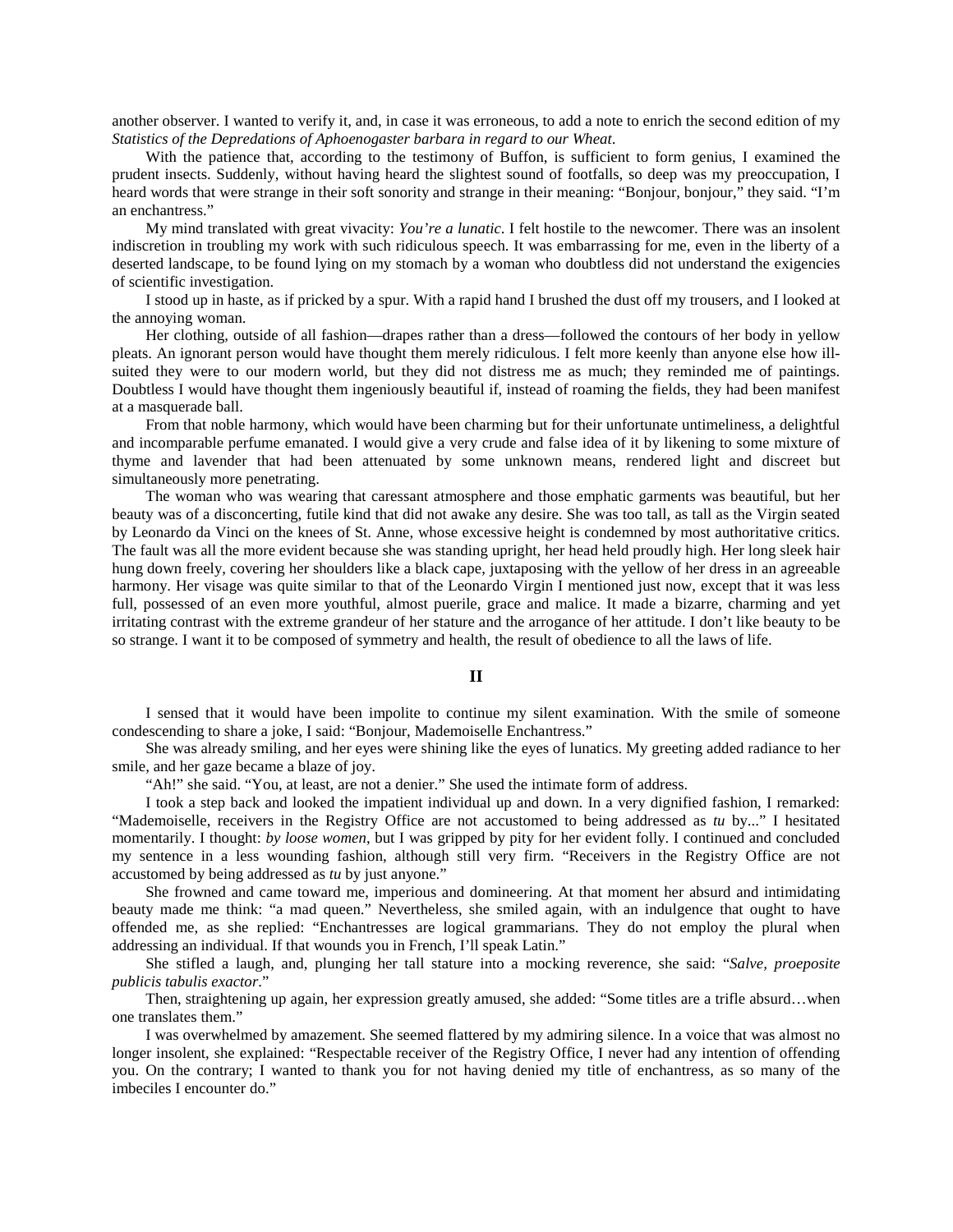Her smile became amiable. Her overbearing beauty recovered a kind of seductive loveliness. Certain haughty faces are thus transfigured in amorous joy. And she said, in a musical and penetrating voice: "Listen, friend. Those of my kind give active thanks; our words are harnessed teams that draw benefits behind them. Express a desire, and my power will grant it in your favor."

Lunacy is contagious. Thus, I—a reasonable man, a receiver in the Registry Office, a doctor of law and an economist—said to myself, momentarily: "An enchantress. Who can tell? After all, we don't know everything." To be sure, it was only a flash of dementia, immediately extinguished in the somber immensity of shame, but I did not have the courage to draw away from the bizarre and poetic individual. I felt incapable of discontenting "the mad queen." I consented to play my part in her game, and to give my reply in the same spirit.

"Forgive the coarseness of the wishes of a mortal, Immortal Lady. I already have health and intelligence; women find me handsome; what could I desire, except a fortune?"

"What do you call a fortune?"

I became specific. "Admire the moderation of a sage or, at least, don't be scornful of the mediocrity of my desires. A mere million will suffice for me."

"You shall have your million," she affirmed.

More keenly than I should have, I asked: "When?"

"In fifteen months."

I pressed her further: "Why not immediately?"

But the enchantress gave an answer worthy of an ordinary woman: "Because." And she said: "Make a second wish."

After long reflection, I made a grimace of indifference, and my arms lifted slightly in a gesture of embarrassment. "I don't see what I could ask..." I hesitated, and then resumed, fearfully: "To be a minister, perhaps."

"You shall be one in five years, if you still desire it."

That promise, even if I had taken it seriously, would not have given me any great joy. This time, I did not ask; "Why not immediately."

The enchantress spurred me on: "Make a third wish."

Although all of it, in my thinking, was pleasantry and chitchat, my natural moderation rebelled and I said: "I have nothing left to desire."

"What!" cried the mad queen. "You're not asking for anything for your soul..."

I protested: "Madame, I've asked for everything for my soul. A fortune will permit me to devote myself without reserve to my beloved political economy. I shall live in Paris, in the midst of an intelligent society. I'll attend premières..."

She cut me off, scornfully. "Ah! That's what you call joys of the soul. Poor man, who isn't even curious…!"

"What an idea! Not curious, me! What about my work in statistics?"

She did not deign to respond. She sat down on the grass, and gave me a sign to do likewise. Delicately, her fingers picked up an ant. She considered it with a strange smile. Then she asked: "Have you ever desired to know what passes through the mind of another animal?"

My human pride expressed itself: "There must be so little passing through it."

"That's where you're mistaken," she affirmed. "Would you like to do the experiment? Would you like me to change you into an ant?"

## **III**

I was gripped by a great pity for that admirable woman, who was mad. I thought I saw a means of curing her: to demonstrate her impotence. I avoided the awkwardness of my first wishes. I began by cutting off all retreat for the presumptuous woman.

In an incredulous tone, I almost hissed: "Change me into an ant? When?"

"At this very moment," she said.

I replied, mockingly: "How will you do it? You've forgotten your wand."

"Do you think that a king is obliged to pick up his scepter to give an order? At any rate, if you want to see external signs of my power, be satisfied."

By means of I don't know what trick of prestidigitation, she had between her fingers a kind of orchestraconductor's baton. The ant she had picked up a little while before was on the baton, running along it hurriedly, in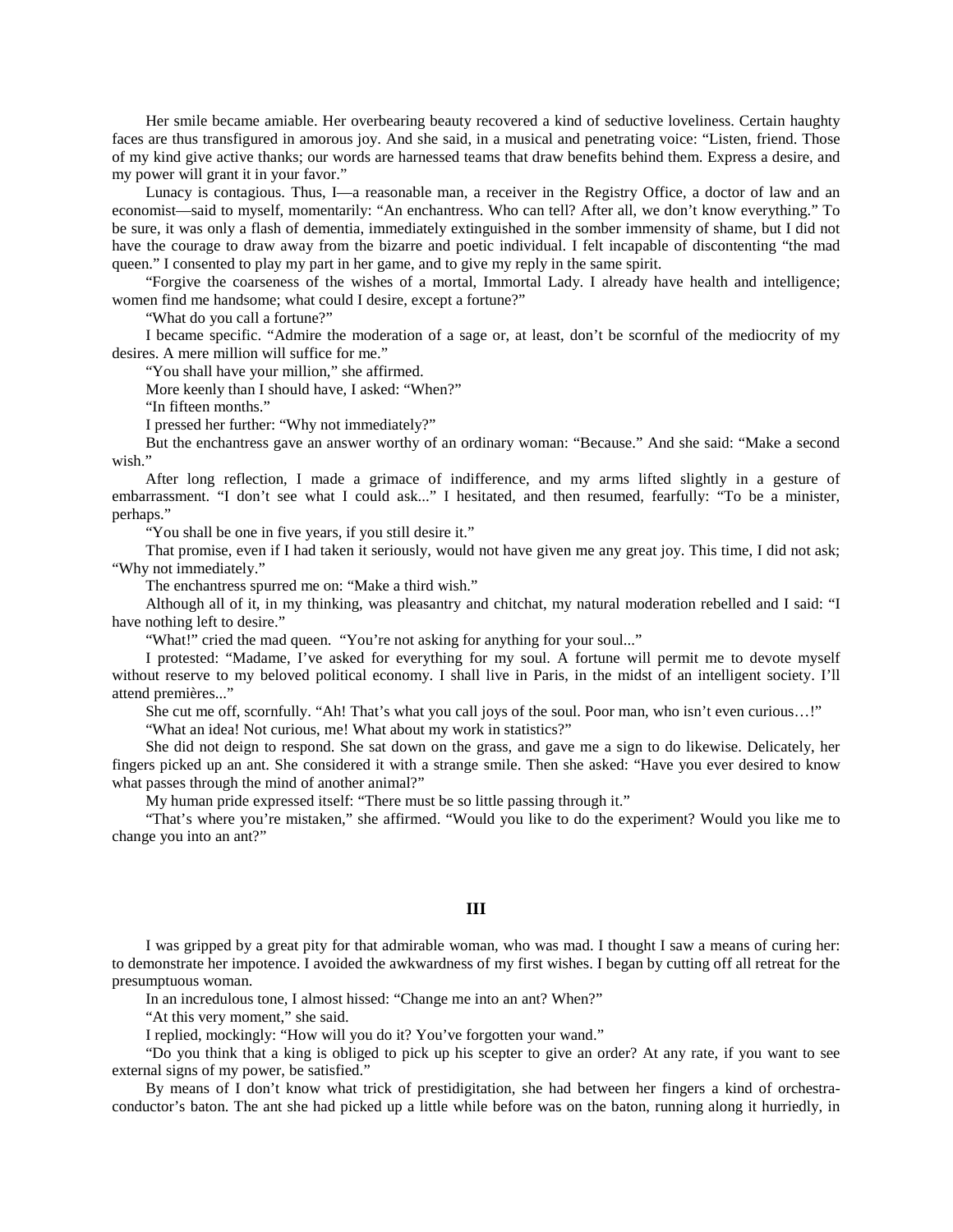bewildered terror. It hastened toward the tip and then, as if it had bumped into an invisible obstacle, threw itself backwards.

The mad queen smiled at the ant. "Calm down," she said to it. "I don't mean you any harm."

As if it had heard and understood, the ant stopped. In order to have something to do, it started cleaning its antennae.

Again the strange young woman addressed herself to me: "Do you want to become this little animal?" "I do."

"And you don't want to impose any other condition?" she asked. "You don't have any reservations?"

"What would be the point?"

"Imprudent!" she exclaimed.

She looked at me with infinite tenderness. Then her eyes lit up with an ironic gleam, and her words were like temptresses drawing nearer graciously, a trifle coquettishly, in hesitant undulations, advancing as if the slightest gesture would drive them away: "And the million that will fall due to the receiver of the Registry Office—what should I do with that?"

I did not want to be the object of mockery, and, in spite of the emotion with which the word *million* caused me to shiver, I retorted: "You've made me promises contradictory for a poor mortal; it's up to you to keep them all."

"It's simple," she said. "You'll only be an ant for a year. Does that arrangement suit you?"

"I accept it."

"And you're not requesting anything else?" she persisted. "You don't have any other precautions to take?" "I can't think of any."

She burst out laughing. "What blockheads these receivers in the Registry Office are! What advantage would you obtain from the voyage if you forgot to take a little memory with you? You'll also require the faculty of thinking like a man as well as an ant."

"Poor mad queen!" I exclaimed. "From the impossible you fall into the inconceivable. How can the ridiculously small brain of an ant accommodate human thought?"

Insultingly, she said: "The thought of a man of genius might perhaps overwhelm it, but the mind of an ordinary man doesn't weigh very much." After a pause, she added: "I can't guarantee, in any case, that your duplicate thought won't entail considerable suffering. But your two minds will only rarely be alight simultaneously. Ordinarily, only one of them will illuminate your consciousness. And yet, because the second being will still be there, invisible but present, always on the point of confronting its neighbor, cursing, contradicting and denying the other in a howling quarrel, your thoughts will be painful, anarchic and chaotic to the point of madness, or very nearly. Sometimes, human habits will play your ant thoughts false, maddening the thinking ant. Sometimes your ant mind, a precision instrument and not an implement of labor, will grate upon your heavy human thought, like a fine scalpel of which one is demanding the labor of a spade."

She spoke in a distressed fashion, her head bowed. Her arms slack, her hands almost touching the ground. The smile had disappeared from her lips, and her eyes were two flowers of sadness. But she straightened her upper body. Her expression cleared. Her mouth took on a tremor that gradually opened into a valiant smile. Her arms were raised. Her free hand came to support her chin, and she began again, in a voice that was no longer tearful, but already encouraging.

"Be brave. Don't recoil before intellectual dolor, that ennoblement. The limits of thought are unknown, but it is only calm when it gathers itself in, makes itself small, enclosing itself its blind terror. Immediately it emerges, especially when it yields to its instinct to enlarge itself, climb higher and descend more deeply, that is when it suffers over its entire surface, for things enter into its magnification as thorns and nails enter into a body."

She was scornful of my tranquility: "Poor child, your thought is ignorant, not having yet collided with any other thought."

She raised her wand, and extended it toward my forehead in a solemn gesture, which stopped abruptly.

"I forgot…" she murmured. She opened an irritated parenthesis: "But why hasn't this banal individual even thought about that practical detail?" And she insulted me violently: "Imbecile! If I'd transformed you into an ant without any other precaution, the entire hive would attack the intruder and you'd perish amid horrible tortures. It's necessary that you should be an ant from this hive..."

"In case of an accident," I joked, "you'd have resuscitated me."

I don't know whether she understood my remark ironically, but she neglected it in order to continue with her own train of thought.

"And you're not asking, either," she said, indignantly, "how your human brethren will receive you after your long disappearance, after they've shared out your spoils and their serried ranks have closed to efface your position in